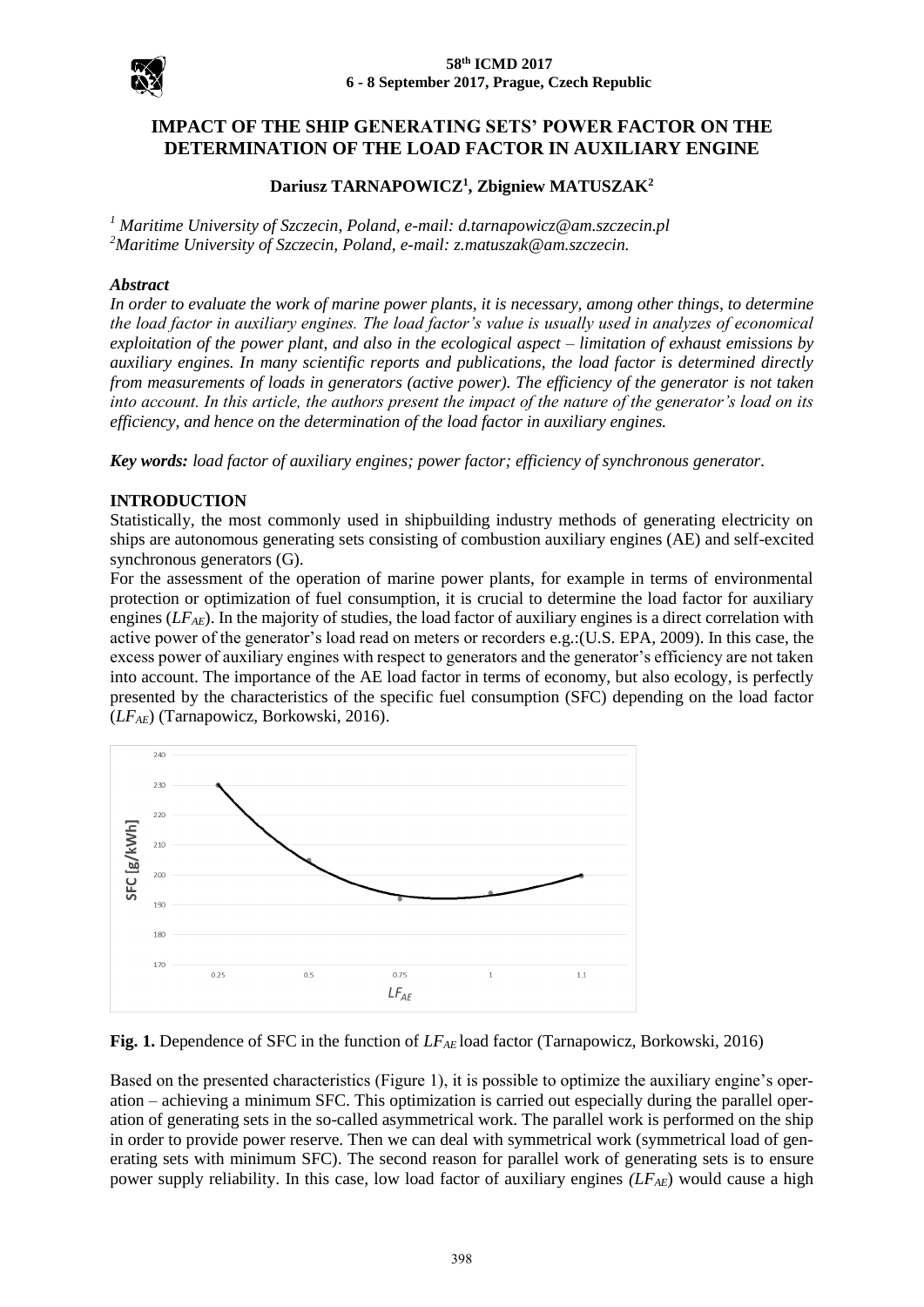

#### **58th ICMD 2017 6 - 8 September 2017, Prague, Czech Republic**

SFC. In order to optimize the work of generating sets, an asymmetric operation is possible (asymmetric load of generating sets).

# **MATERIALS AND METHODS**

Load factor of generating sets.

The load factor of auxiliary engines  $LF_{AE}$  that takes into account the excess power of the engine and the efficiency of generators demonstrates the following relation (Nicewicz, Sosiński, Tarnapowicz, 2014):

$$
LF_{AE} = \frac{LF_{GS}}{\eta_G \cdot \alpha_{NM}} \tag{1}
$$

where:

*LFGS* – marine generating set (generator) load factor,  $\eta$ <sup>G</sup> – generator's efficiency, *αNM* – excess power factor of the auxiliary engine to the generator.

Factors of the excess power of the main engine in relation to the generator  $a_{NM}$  vary depending to the type of ship and the year of construction. On the basis of researches conducted by the authors, it can be concluded that the smallest values of factors were recorded on ships built after 2000. This leads to the conclusion that the significance of the factor *αNM* for determination of *LFAE* is smaller for newly built vessels. A summary of *αNM* values on selected ships is shown in Table 1(Nicewicz, Tarnapowicz, 2012).

| Tab. 1 excess power factor of the auxiliary engine to the generator on the test ships |  |
|---------------------------------------------------------------------------------------|--|
|---------------------------------------------------------------------------------------|--|

| Type of ship        | Year of<br>construction | $\alpha_{NM}$ |  |
|---------------------|-------------------------|---------------|--|
| container ship      | 2005                    | 1,05          |  |
| container ship      | 1999                    | 1,40          |  |
| container ship      | 2001                    | 1,05          |  |
| container ship      | 2003                    | 1,06          |  |
| container ship      | 1982                    | 1,21          |  |
| semi-container ship | 1986                    | 1,62          |  |
| bulk carrier        | 1993                    | 1,60          |  |
| bulk carrier        | 2003                    | 1,10          |  |
| bulk carrier        | 2000                    | 1,09          |  |

The second feature taken into account in the formula (1) is the generator's efficiency. The efficiency of generator depends on several factors. The specification of synchronous generators includes dependences between the efficiency and the generator's load (ABB, 2012). At low loads of generators, the efficiency decreases. The second characteristic that affects the efficiency is the power of generators. Based on the analysis of the above-mentioned specification for various powers of generators, it can be stated that the efficiency of generators increases along with the increase of power (Tarnapowicz, Borkowski, 2016). The impact of the load on the generator's efficiency is very rarely analyzed. As already mentioned, the load of marine generators has a resistive-inductive nature. The power factor (cos) can range from 0 to 1.Figure 2 presents the dependence of the generator's efficiency taking into account the nature of the load (generator with a power of 2545 kVA). Characteristics are prepared on the basis of specification for the selected generator. This feature shows a high dependence between the generator and the power factor (power factor - coso). For small power factors, the generator's efficiency decreases by a few percent.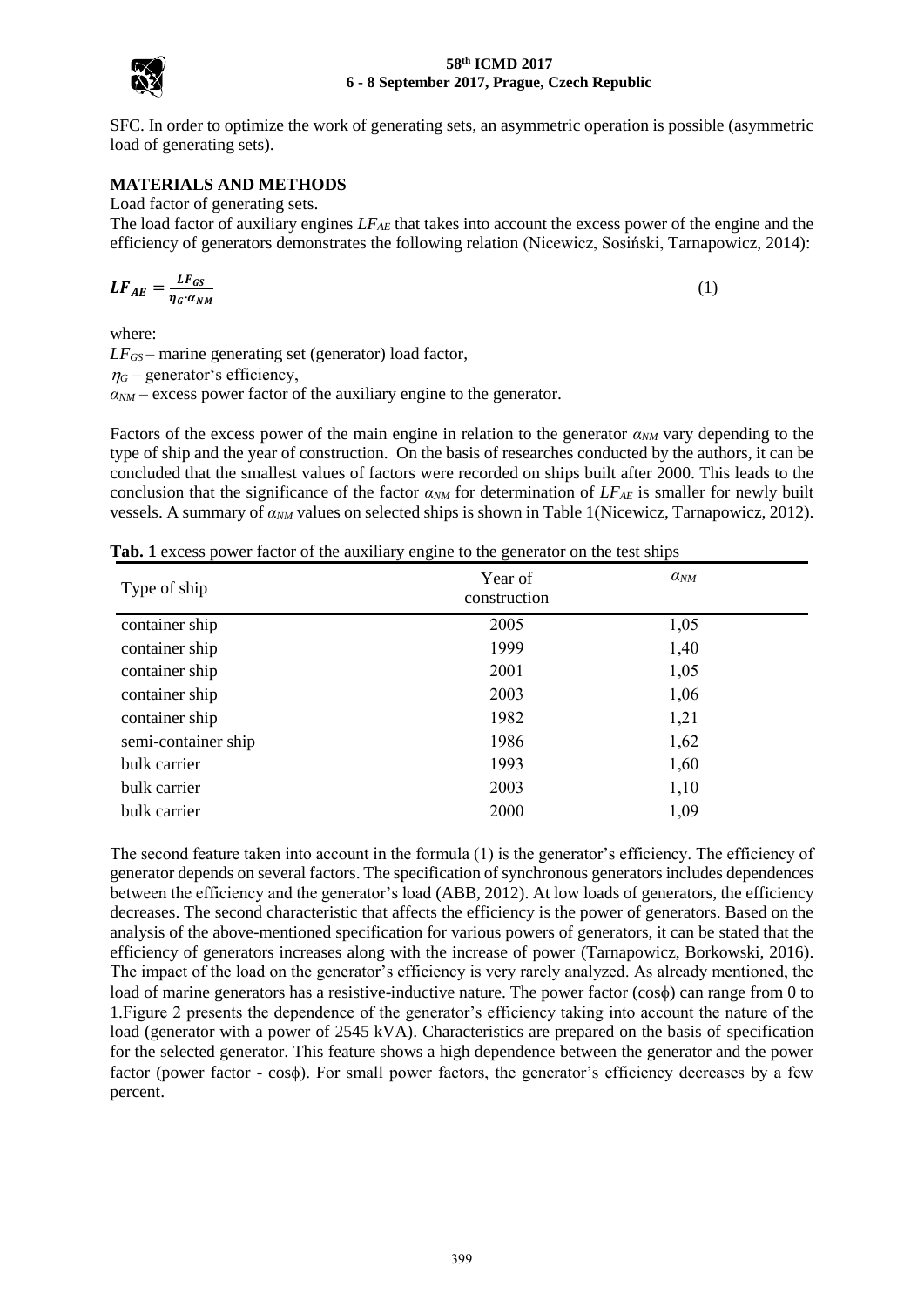





**Fig. 2.** The efficiency of the generator, depending on the power factor

An electrical ship network is a "soft" network. Powers of individual receivers are comparable to the power of the generating set. The main receivers are electric squirrel-cage motors. Their power changes along with the motor's load (cos). These motors are often underpowered (with a low power factor). Then the efficiency of the generator is lower.

The greatest differences in the nature of generating sets' load can be observed in the parallel operation. According to the rules of qualifying societies, the distribution of active and passive powers between working in parallel generating sets must be uniform (with the same nominal powers of sets). In practice, this situation does not always occur. Controllers of the auxiliary engines' rotations are responsible for the distribution of active powers. On the other hand, the distribution of passive powers (the nature of the generators' load) is controlled by voltage regulators for generators – their static characteristics (U=f  $(Q)$ ) where  $U$  – generator's load voltage,  $Q$  – Load of the generator with passive power). The vector diagram of synchronous generators (working in parallel in case of equal loads with active powers and different loads with passive power) is presented in Figure 3. It was made on the basis of equations (2):

$$
\underline{E_1} = \underline{U_1} + \underline{I_1} \cdot R + j \cdot \underline{I_1} \cdot X_r = \underline{U_1} + \underline{\Delta U_{I \cdot R}} + \underline{\Delta U_{I \cdot x}}
$$
\n
$$
\underline{E_2} = \underline{U_2} + \underline{I_2} \cdot R + j \cdot \underline{I_2} \cdot X_r = \underline{U_2} + \underline{\Delta U_{I \cdot R}} + \underline{\Delta U_{I \cdot x}}
$$
\n(2)

where:

 $E_1$ ,  $E_2$  - SEM induced in the winding of an armature during the generators' loading

 $U_1$ ,  $U_2$  – voltage during the load of generators

 $I_1$ ,  $I_2$  – generator load currents,

R – resistance of the armature's winding

 $X_r$  – reactance for the diffusion of the armature's winding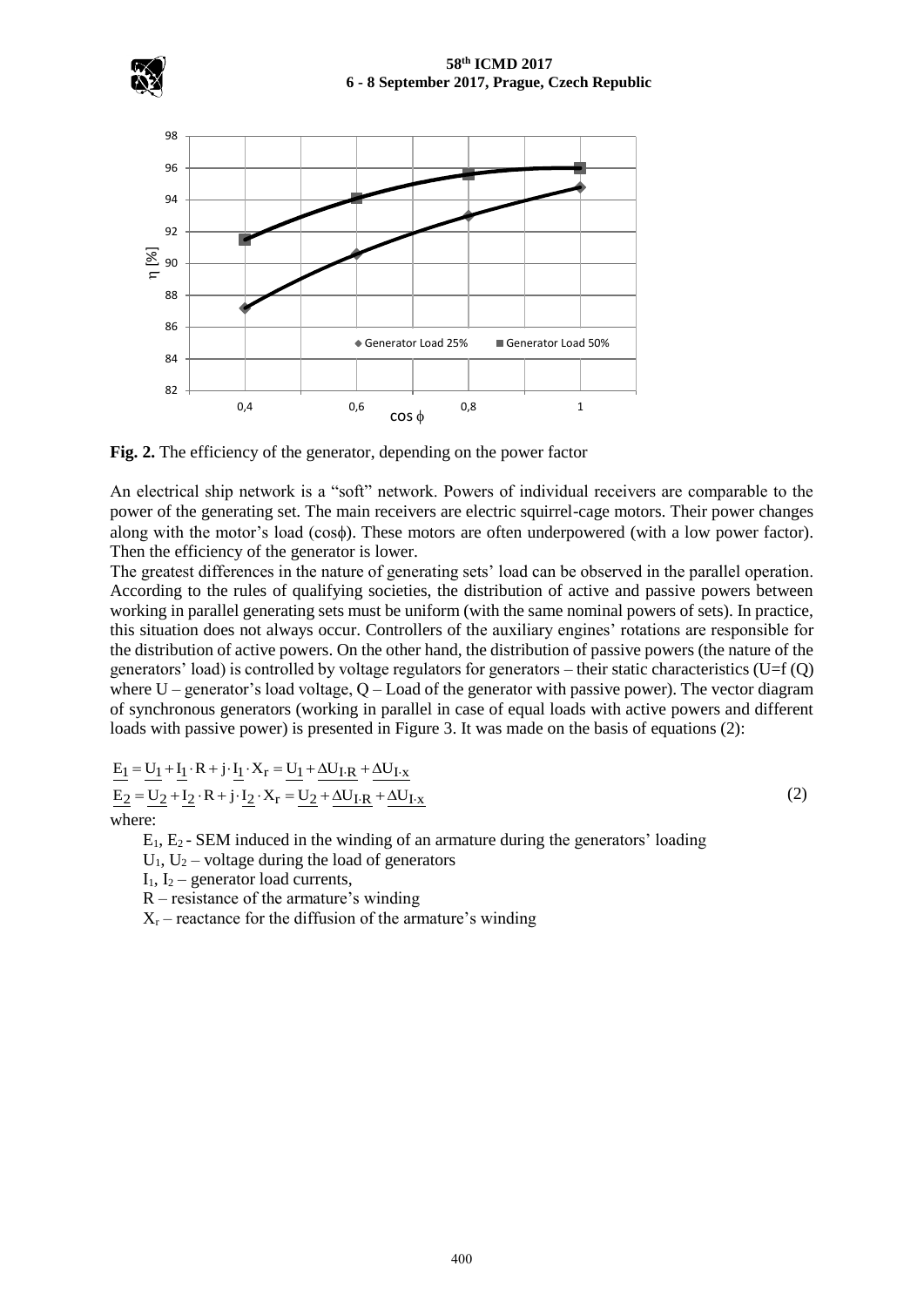#### **58th ICMD 2017 6 - 8 September 2017, Prague, Czech Republic**



**Fig. 3.** Phasors for generators in parallel operation at different load of generators with passive power (different cos  $\phi$  of generators).

#### **RESULTS AND DISCUSSION**

Figure 4 shows an example of changes in a power factor of a generator in the generating set for a modern container ship during one day. The vessel with a total length of 286.45 m was built in 2009. The researches were conducted during a sea voyage at the operation of an independent generating set. The measurement system enabled the record of data at intervals of one second. The measurements started on 3 February 2013 at 8 a.m. (traditional start of the machine watch on the ship) and ended at 8 a.m. on the following day (the end of machine watch). The time axis was formatted in such a way that subsequent values in seconds correspond to full hours.



**Fig.** 4. Change in the nature of the load (cos  $\phi$ ) during the operation of a generating set within one day (sea voyage).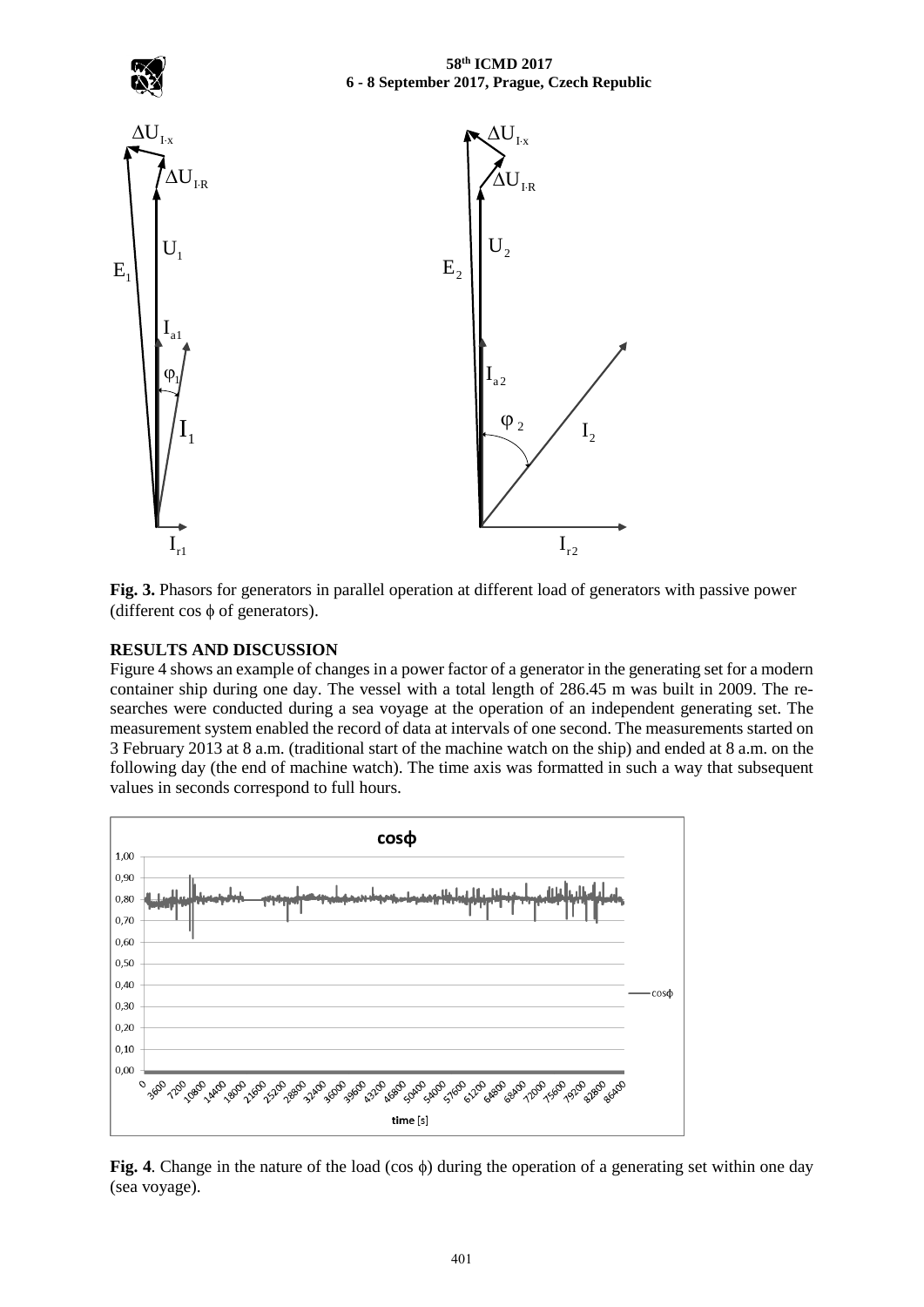#### **58th ICMD 2017 6 - 8 September 2017, Prague, Czech Republic**



During the operation of a single generating set on the selected vessel, the power factor (cos  $\phi$ ) changed in the range from 0.62 to 0.92. In other cases, changes (cos  $\phi$ ) may be even greater.

Figure 5 shows the course of changes in power factor of parallel working diesel - generators on a modern bulk carrier. The vessel with a total length of 228 m was built in the year of 2013. The study was conducted during ship maneuvers at a port. The measurement system recorded data in 15 minute intervals.



**Fig. 5.** Change in the nature of the load (through cos  $\phi$ ) during the parallel operation of two generator sets (maneuvers)

During parallel operation of two identical generator sets, the ratio of power factor oscillated between 0.8 and 0.96.

The results of both autonomous and parallel work of the generator sets have confirmed some changes in the nature of generator's load (through cos  $\phi$ ). This leads to a change in the efficiency of the generators, and thus affects the determination of the generator load factor.

The calculation of the load factor without taking into account  $\cos \phi$  is burdened with a large error caused by the wrong calculation of efficiency.

## **CONCLUSIONS**

The load factor of marine auxiliary engines must be determine taking into account the factor of excess power of the engine in relations to the generator and the generator's efficiency (above all). One of the important factors affecting the efficiency is the nature of the generator's load (cos  $\phi$ ). The operation of a single generating set  $(\cos \phi)$  is determined by the load – usually the asynchronous engine is not always burdened with power rating. During the parallel operation of generating sets, there may be an uneven distribution of passive powers, and hence  $-$  a different cos  $\phi$  of generators.

## **ACKNOWLEDGMENT**

This research outcome has been achieved under the research project: Nowoczesne technologie w systemach "Shore to Ship" No 2/S/IEiAO/16 financed from a subsidy of the Ministry of Science and Higher Education for statutory activities

# **REFERENCES**

1. U.S. EPA (2009) Environmental Protection Agency: Current Methodologies in Preparing Mobile Source Port-Related

Emission Inventories. Final Report. *IFC INTERNATIONAL.* April 2009.

2. Tarnapowicz, D., Borkowski, T. (2016). Analysis of main ship propulsion operation